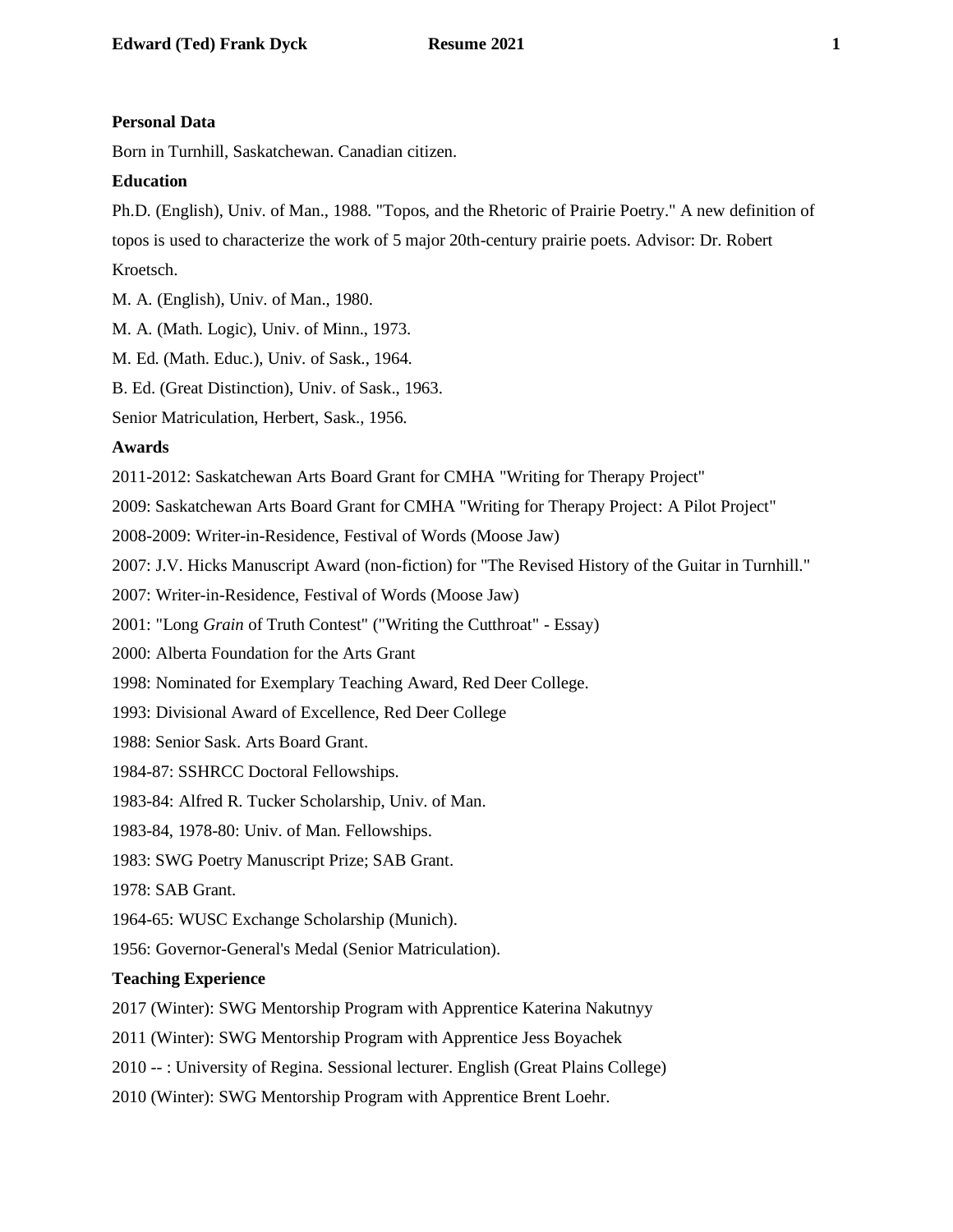2008 (Winter): University of Alberta (Augustana Campus). Lecturer. Mathematics.

2006 (Spring): Aurora College (Bechoko-Edzo). Instructor. English through Storywriting for the Tlicho.

2005 (Summer): Great Northern Arts Festival (Inuvik NT). Workshop in storytelling.

2005 (Spring/Summer): Aurora College. Instructor. Creative writing, mathematics.

2003 (Summer): Philipps-University Marburg (GER). Workshop in writing.

2002-2004: Aurora College (Inuvik). TEP: Senior Instructor. English, Native Literature, mathematics, and pedagogy.

2002 (Summer): Philipps-University Marburg (GER). Guest Instructor. Poetry and the Novel.

2001-2002 (Mathematics): Augustana University College. Lecturer. Introductory Calculus, Linear Algebra, Abstract Algebra.

1991-98 (English): Red Deer College. Instructor. Introductory English, American literature, Canadian literature, Creative Writing, Critical Theory, Rhetoric. Founding member of Writing & Publishing Group. Community Education writing courses. Adviser to Writers' Club. Adviser to English 504 (Honours Project).

1989-91: Univ. Man. Assistant professor. Composition, introductory English, Canadian literature.

1989 (S): Univ. Augsburg. Guest professor. Seminars on the Canadian novel (graduate) and Canadian poetry (undergraduate).

1988-89: St. Peter's College (Univ. Sask.). Canadian literature.

1980-87: Univ. of Man. and Sask. Sessional lecturer, intermittently. Introductory English and 2 yrs. of Creative Writing.

1965-78 (Mathematics): Univ. of Toronto, of Missouri (St. Louis), and of Minn.; Gustavus Adolphus College (Minn.); Sask. Technical Institute.

## **Other Experience**

Director. Writing For Mental Health Workshops. Okimaw Ohci Healing Lodge. 2019-2021.

Board member. Saskatchewan Festival of Words. Moose Jaw SK. 2015, 2017-2019.

Founding member. First president. AKA (alternate gallery). Saskatoon SK. 1981-83.

Founding member. Past president. WINS (support group for support groups). Red Deer AB. 1998-2000. WorDoctor. Writing, mentoring, and editing services. 1993--.

### **Readings**

2015. Envoi Poetry Festival. Winnipeg. May 29 - June 1.

2014: WOTS. Saskatoon. September 21.

2013: Mennonite Literary Society. Winnipeg. January 23.

----- McNally Robinson: Launch Prairie Fire Special Issue on Sharon Butala. January 24.

2011: Moose Jaw SK (Headliner, Performers Café). April 21.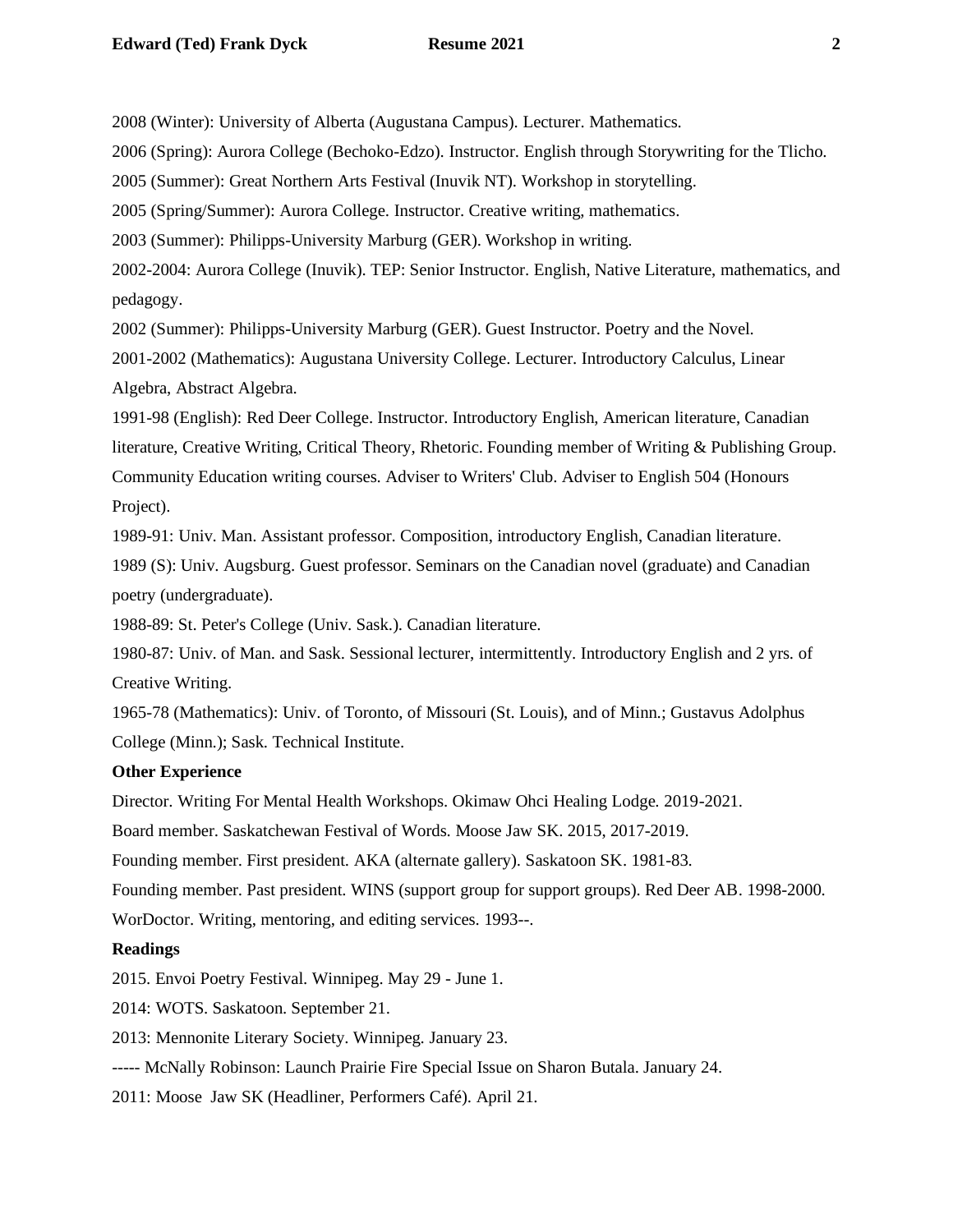2010: Winnipeg (Can. Mennonite University; Yellow Dog Tavern Reading Series) . September 27.

2007, 2008-2009: Various, as writer in residence at Festival of Words (Moose Jaw & District).

2003: Philipps-University Marburg (GER). Canadian Literature Day. "Gopher-hole Poetics."

2001: Swift Current SK (Literary Cafe), Medicine Hat AB (Public Library).

2000: Moose Jaw SK (Festival of Words)

1997: Saskatoon  $(25<sup>th</sup>$  Anniversary Grain)

1994: Red Deer, Lindsay Thurber Comp. High School; Red Deer College, SummerWrite.

1993: Red Deer, Central Jr. High School.

1992: Saskatoon (Grain Celebration)

1990: Univ. of Alberta.

1989: Univ. of Aachen, Augsburg, Duesseldorf, Erlangen, Giessen, Munich, and Salzburg.

1988: Saskatoon (23 Below).

1987: Saskatoon (Omingmak Show Opening).

1986: Saskatoon (23 Below); Red Deer College.

1985: Regina; Saskatoon (National Book Festival); Fort San (guest reader with Fred Wah, Sask. Summer School of the Arts).

1984: Saskatoon (with Saskatoon Moving Collective's performance of "Od"); Winnipeg.

1983: Sask. (Eastend, North Battleford, Regina); Toronto (Free Times Cafe); Ottawa (Tree).

1982 and earlier: Various places in southern Saskatchewan.

#### **Workshops**

2010: On character (The Bees, Regina SK). Moose Jaw Muse Retreat Facilitator (Writing therapy).

2009: Itinerant Writer-in-Residence. CMHA (SK) & SAB Writing for Your Life Project.

2007, 2008-2009: Writer-in-Residence, Festival of Words (Moose Jaw & District). Various school

workshops; CMHA Writers Group; Story-Writing with New Canadians; "Form or Formula?" (adult

poetry workshop); "Narrative Technique" (adult prose workshop); "Verse or Worse" and "The Whole

Caboodle" (adult poetry workshops); "Text" and "Narrator" (adult prose workshops).

2006: Okimaw Ochi Healing Lodge (Maple Creek SK). Storywriting workshop.

2005: Great Northern Arts Festival (Inuvik NT). Storytelling.

2000: Life Writing, Wetaskiwin Public Library, AB.

1996: Writing Naturally, Pine Lake, AB.

1995: Golden Circle Seniors Writing Group, Red Deer.

1994: Summer-Write, Red Deer College.

1993: Writing Poetry, Central Jr. High School, Red Deer.

1988: Oral Reading in the Divine Office, St. Peter's Abbey, Muenster, Sask.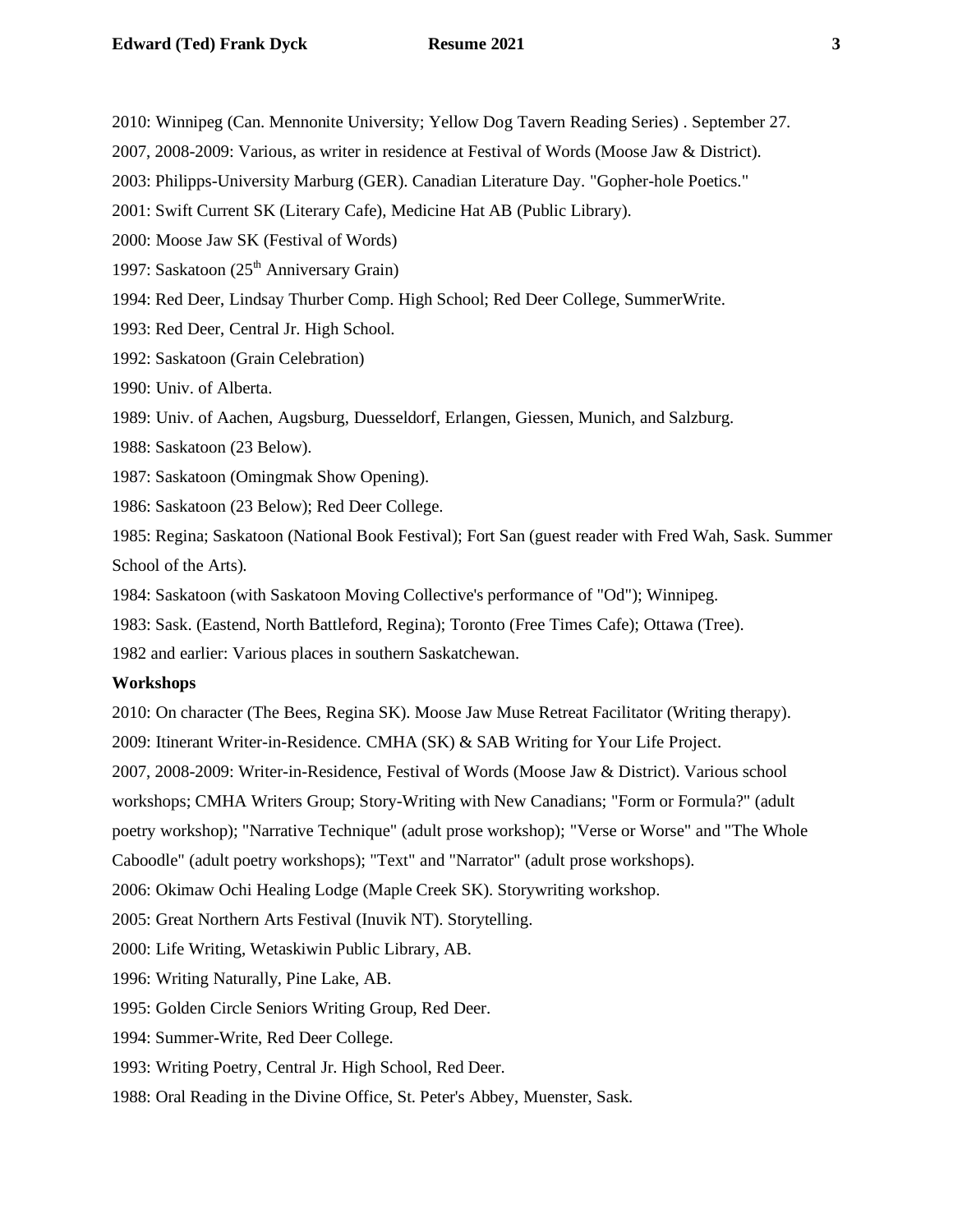1987: Birch Hills High School, Sask.

1985: Regina (Poetics & Rhetoric with The Correction Line); Fort San (Guest Instructor in poetry, SSSA).

1985: Winnipeg (The Death of Realism, 8th Annual Man. Writers Conf., St. John's College).

1983: Cypress Hills Community College, Swift Current, Sask. (Short-term Writer-in-Residence: one

week of workshops in fiction and poetry, culminating in a group reading televised locally and a chapbook published by CHCC.)

1982: Winnipeg (1st Annual Man. Writers Guild Conf.)

# **Editing**

Afghanistan Confessions. Victor Enns. Hagios, 2014. Editor.

Rhubarb Magazine (Summer 2011). Special Issue on Mental Health. Guest editor.

Transition 2007 --. Magazine of CMHA (SK). Editor.

tusaayaksat (Inuvik) Fall, 2004. Inuvialuit magazine. Interim editor

RedNeck. 2000 - 2003. Online literary magazine

A poem of pears. By Victor Jerrett Enns. Victor Publishing, 1999. Editor.

Selected Proceedings of the Icelandic Connection Conference. Canadian Ethnic Studies. Special Issue

29.3 (1997). Guest editor with Robert Mills.

Proceedings of the Leonard Cohen Conference. Canadian Poetry 13-14 (S-F 1993). Guest editor.

Grain 1980-83. Editor-in Chief.

# **Radio**

"Life Writing." Daybreak. CBC, 00/02/06. Interviewed by Judy Hamill.

"Coming Out." This Morning. CBC, 00/01/07. Personal essay read by author.

Interviews with visiting writers; host and producer of "RadioGrain" (CJUS-FM Univ. of Sask.). 1981-83.

# **Publications**

# **(a) Books:**

Cutthroats and Other Songs. (Turnstone 2014). Poetry.

Apostrophes to Myself (Oolican 1987). Poetry.

Pisscat Songs (Brick 1983). Poetry.

The Mossbank Canon (Turnstone 1982). Poetry.

Odpoems & (Coteau 1978). Poetry.

# **(b) Anthologies:**

Follow the Plough (Black Moss Press 2000). Ed. John B. Lee. Poetry.

2000% Cracked Wheat (Coteau Books 2000). Eds. Robert Currie, et al. Fiction.

New Life in Dark Seas: Brick 25 (Brick Books 2000). Ed. Stan Dragland. Poetry.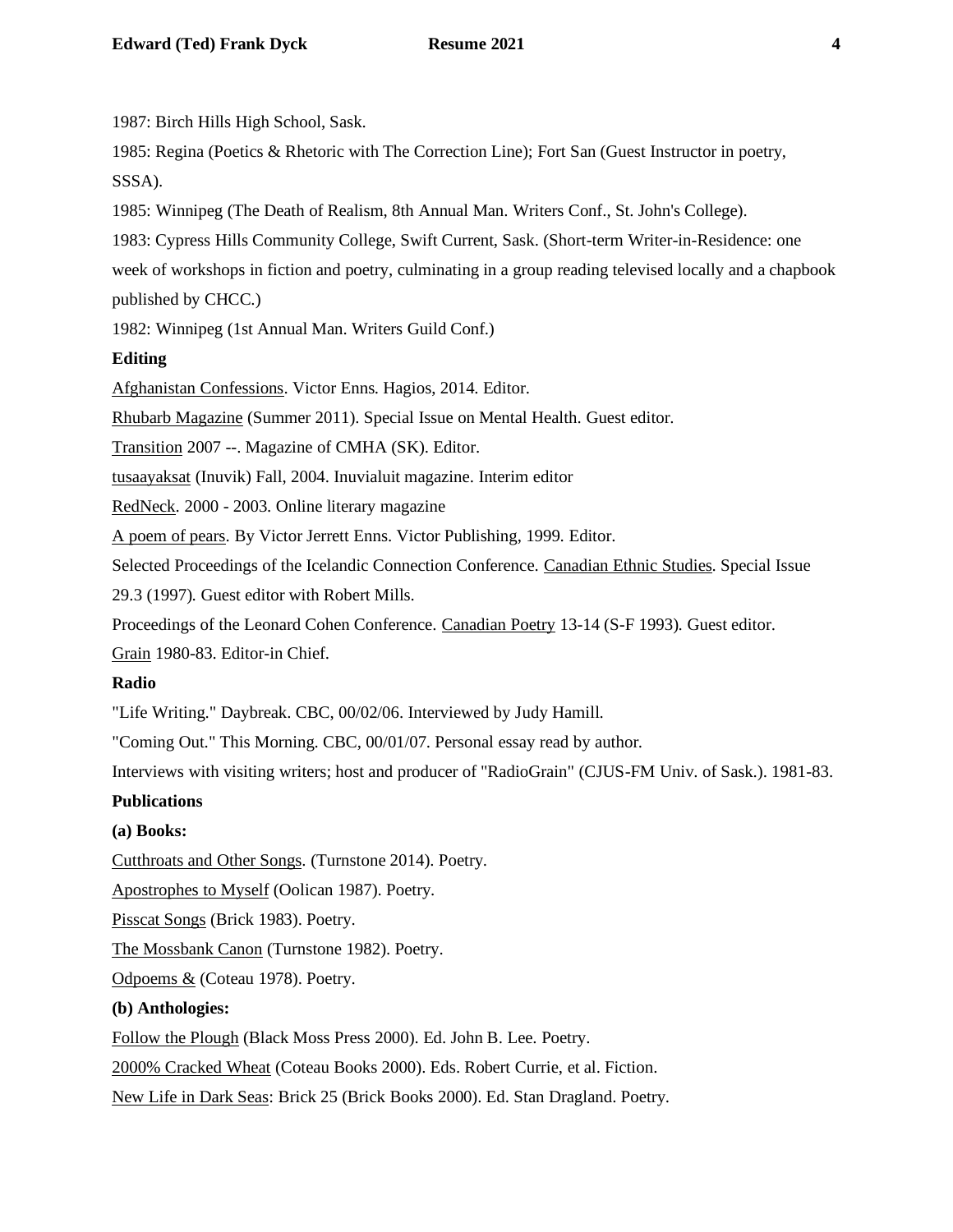Inscriptions (Turnstone 1992). Ed. Dennis Cooley.

A Sudden Radiance (Coteau 1987). Eds. Lorna Crozier and Gary Hyland. Poetry.

Trace (Turnstone 1986). Ed. Birk Sproxton. Poetics.

100% Cracked Wheat (Coteau 1983). Eds. Robert Currie and others. Poetry.

Draft (ECW and Turnstone 1981). Ed. Dennis Cooley. Poetry.

**(c) Editions:**

The Writing For Mental Health Workshops: Featherbook I (2019-2020) and II (2020-2021). Editor.

Canadian Ethnic Studies. Selected Proceedings of the 2<sup>nd</sup> Biennial Red Deer College Conference, "The

Icelandic Connection." Vol. 23.3 (1997). Editor, with others.

Canadian Poetry. Proceedings of the 1st Biennial Red Deer College Conference, "Leonard Cohen: Singer

as Lover, Reconsidered." Vol. 13-14 (S-F 1993). Editor, with others.

Essays on Saskatchewan Writing (SWG 1987). Criticism. Editor.

Chapbook (SSWP 1983). Poetry and Prose.

## **(d) Periodicals:**

i. Articles

"By the Light of the Lilac Moon." Invited essay on Sharon Butala. Prairie Fire. Special Issue edited by Geoff Hancock. 2011 (Forthcoming).

"The Rhetoric of Geometric Abstraction: Marko Spalatin." Word & Image 23.1 (Jan-Mar 2007): 59-71. "Belugas All the Way Down." [Proceedings of the 14th Inuit Studies Conference.](http://pubs.aina.ucalgary.ca/aina/14thISCProceedings.pdf) University of Calgary, 2004.

"The Gopher Hole: A New/Old Prairie Poetics." AhornBlaetter 16 (2003): 103-110.

"On the Real [De Gass]." AhornBlaetter 16 (2003): 111-115..

"Topos in Rhetorical Argumentation: From Enthymeme to Figure." Frans Van Emeren and others, eds. Proceedings of the 5th International Conference of ISSA. Amsterdam, 2003.

"The Places of Aboriginal Writing Canada 2000." The Rhetoric of Canadian Writing. Streenman-

Marcusse, Conny (Ed.) Amsterdam/New York, NY: Rodopi, 2002.

"Topos & Enthymeme." Rhetorica 20.2 (2001): 104-117.

"The Return of the Repressed: Rhetoric Toda." Mosaic 34.1 (March 2001): 93-105.

"Writing Death." Rhubarb 2.1 (Winter 2000): 16-21.

"Thom Wiens to Yvonne Johnson: Rudy Wiebe's Appropriate Voice?" Rhubarb 1.1 (Fall 1998): 29-33. By invitation.

"Symbol as Figure." J. Semiotic Res. 14.3 (1994): 47-57. By invitation.

"The Rhetoric of Eli Mandel's Imagination." The Politics of Art: Eli Mandel. Eds. Ed Jewinski and Andrew Stubbs. Cross Cultures 8. Rodopi, 1992. 31-42.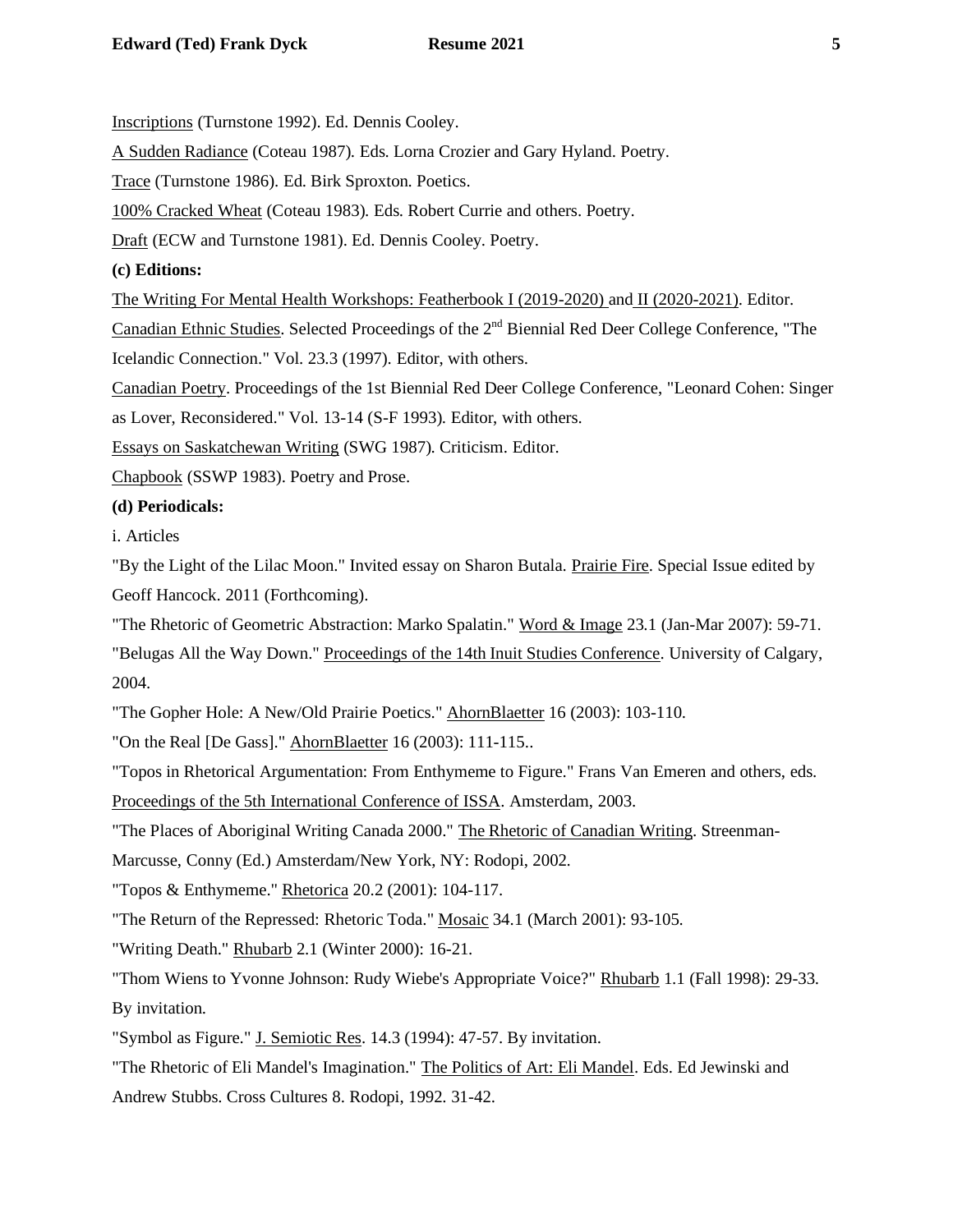"Rhetoric and Poetry and Fred Wah." Beyond Tish. Ed. Doug Barbour. West Coast Line 25.1: 194-202. Edmonton: NeWest Press, 1991. By invitation.

"The Rhetoric of the Plain Style in Mennonite Writing." New Quarterly 10.1-2 (Spring-Summer 1990): 36-52.

"Place in the Poetry of John Newlove." Can. Lit. 122-123 (Autumn-Winter 1989): 69-91.

"Norman O. Brown's Body: Archetypal Metamorphosis." Mosaic 22/23 (Summer 1989): 31-41.

- "The Topical Art of Anne Szumigalski." Arc 23 (Fall 1989): 42-54.
- "The True Colours of Plain Speech." Books in Canada (Oct. 1988): 19-22.
- "The Rhetoric of the Prairie Formula-Poem." Prairie Fire 8.1 (Spring 1987): 71-77.
- "Troilus and Cressida: Ethos, Pathos, Logos." Chaucer Review 20.3 (1986): 169-182.
- "The Rhetoric of Language (Or, The Choice)." Grain 14.2 (May 1986): 6-9.
- "Workshop Poetics?" Freelance 14.8 (April 1985). Rpt. New Poet's Handbook. Rev. ed. League of
- Canadian Poets. 1985. By invitation.
- "Liars and Truth-Tellers." Writers' Quarterly 5.2-3 (1983): 9-10.
- "The Place of Recursion in Poetry." Brick Magazine 14 (Winter 1982): 20-23.
- "Weed in a Rose Garden." NeWest Review (Summer 1982): 14-15.
- "On the Untenability of Some Propositions Currently Entertained by Some Literati." Freelance 10.10 (June 1981): 26-27.
- "The Post-Phenostructarchism of Place." Essays on Canadian Writing 18/19 (Summer/Fall 1980).
- "Touring in Nova Scotia." Canadian Cycling Magazine (1974).
- ii. Poems
- "Cutthroat #10." Rhubarb Number 22 (Summer 2009)
- Selections from Apostrophes to Myself. [Cetacean Fiction Bibliography.](http://www.helsinki.fi/~lauhakan/whale/literature/fiction.html)
- "Red Bird & Cup." Rhubarb 1.3 (Summer 1999).
- "Emberstone." Rhubarb 1.2 (Spring 1999).
- "Cutthroat #1, 3, 5." Mennonot 8 (Fall 1996).
- "Mennomonk (Or Homunculus)." Grain 22.3 (W 1995). Nominated for National Magazine Awards.
- "Fuga per canonem." Us/Them. Ed. Gordon Collier. Cross Cultures 6. Rodopi, 1992. 81-84.
- "Blue Dolphin," "A Theory of Communication." Swift Current (May 1987).
- "The Sun is Obscured," "The Poet's Nineteen Eighty Four." Dinosaur Review (Summer 1986).
- "My Dark Darling," "Yin Yang Dolphin." Dandelion 12.1 (June 1985).
- "Song for Dolphins." CV II 8.2 (August 1984).
- "Goose, in Love." Can. Lit. (Spring 1982).
- "Dreaming the Deathdream." Poetry Canada Review (Winter 1982).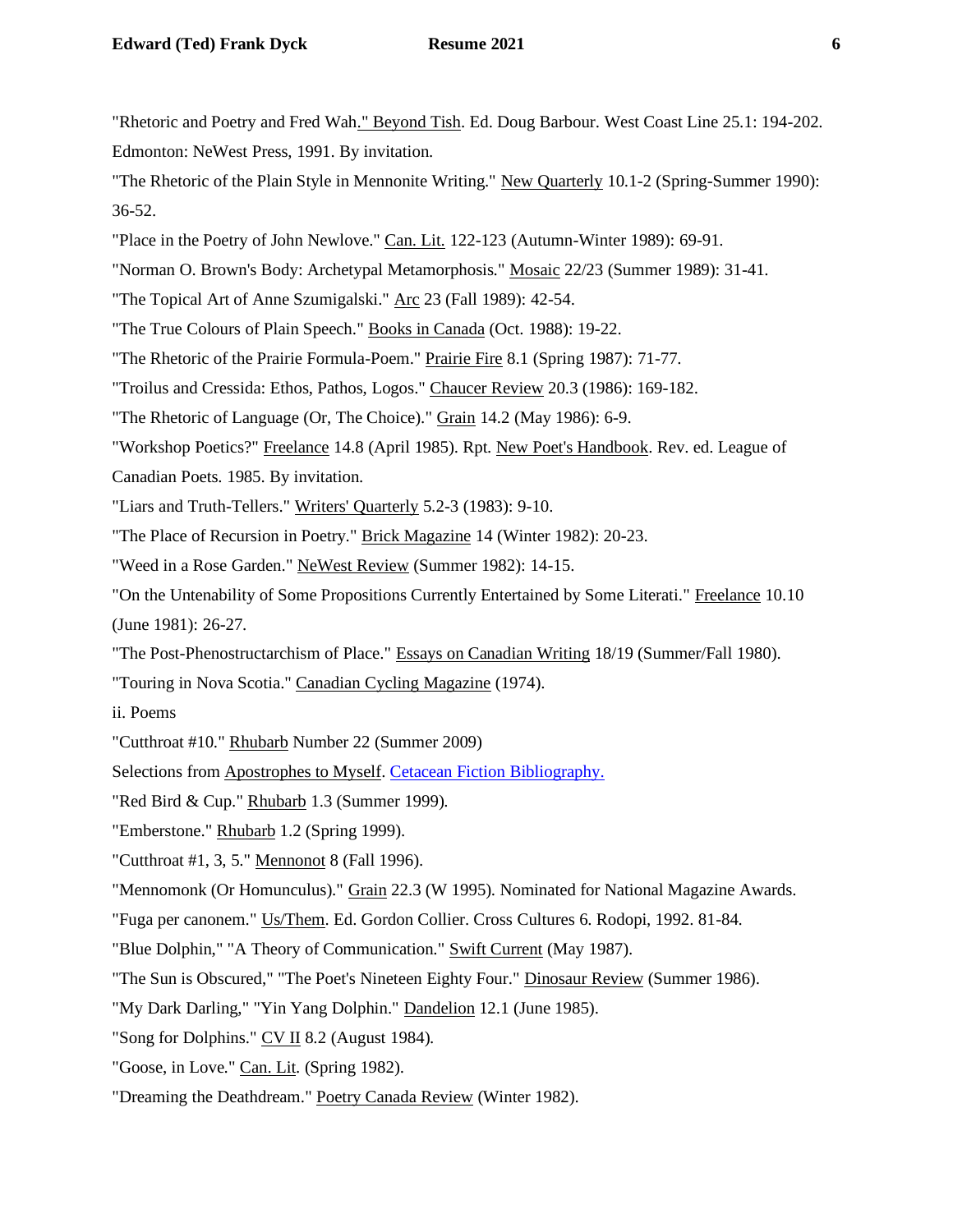"We Are a Conversation." Can. Lit. (Autumn 1981).

"Ah, Zeno," "Journey to Place." Writers News Manitoba 2.6 (December 1980).

"Fragments." Descant 12.2 (1979).

"Turnhill." The North Stone Review Number 8 (Fall-Winter 1978-1979).

"How I Came Naturally to Verse." Laomedan Review 3.1 (1977).

iii. Fiction & Non-Fiction

"A Cossack in the Grass: an excerpt." Rhubarb Number 22 (Summer 2009).

"Writing the Cutthroat."Grain 29.2 (Fall 2001). Non-fiction. Winner of "Long Grain of Truth" Essay Contest.

"The Gopher Hole: A New/Old Prairie Topos?" 2000% Cracked Wheat (Coteau Books 2000). Eds.

Robert Currie and others. Fiction.

"Versions." Canadian Fiction Magazine 13 (Spring 1974). Fiction.

iv. Reviews

Philip Marchand's Ripostes. NeWest Review 24.2 (Dec. 1998/Jan. 1999).

Ashok Mathur's Loveruage. Wascana Review 30.1 (1995).

Robert Hilles's Cantos From a Small Room. NeWest Review (1996).

Patrick Friesen's Blasphemer's Wheel. NewWest Review (1994).

Lorna Crozier's Inventing the Hawk. NeWest Review 18.5 (June-July 1993).

Dennis Cooley's this only home and Don Kerr's In the City of Our Fathers. NeWest Review 18.2 (Feb-Mar 1993).

Kim Morrissey's Poems For Men Who Dream of Lolita. NeWest Review 18.3 (Apr-May 1993).

Bob Hilderly and Ken Norris, eds. Poets 88. Journal of Canadian Poetry 5 (1990).

Di Brandt's questions i asked my mother. FreeLance 18.6 (Feb. 1989).

Dennis Cooley's Vernacular Muse. FreeLance 18.2 (Sept. 1988)

Eli Mandel's A Family Romance. Prairie Fire 8.3 (Autumn 1987).

Robert Kroetsch's Advice to My Friends. Prairie Fire 8.4 (Winter 1987-88).

Don Kerr and Anne Szumigalski, eds., Heading Out: The New Saskatchewan Poets. Books in Canada (April 1987).

Patrick Lane's A Linen Crow, A Caftan Magpie. NeWest Review (December 1985).

Frank Davey's Louis Riel Organ and Piano Company. Prairie Fire 6.4 (Autumn/Winter 1985).

Robert Kroetsch's Essays. Prairie Fire 6.3 (Summer 1985).

Andrew Suknaski's New and Selected Poems. Dinosaur Review 6 (Winter 1985).

Lorna Crozier's Weather. NeWest Review (September 1984).

Robert Kroetsch's Field Notes. Brick (Winter 1982).